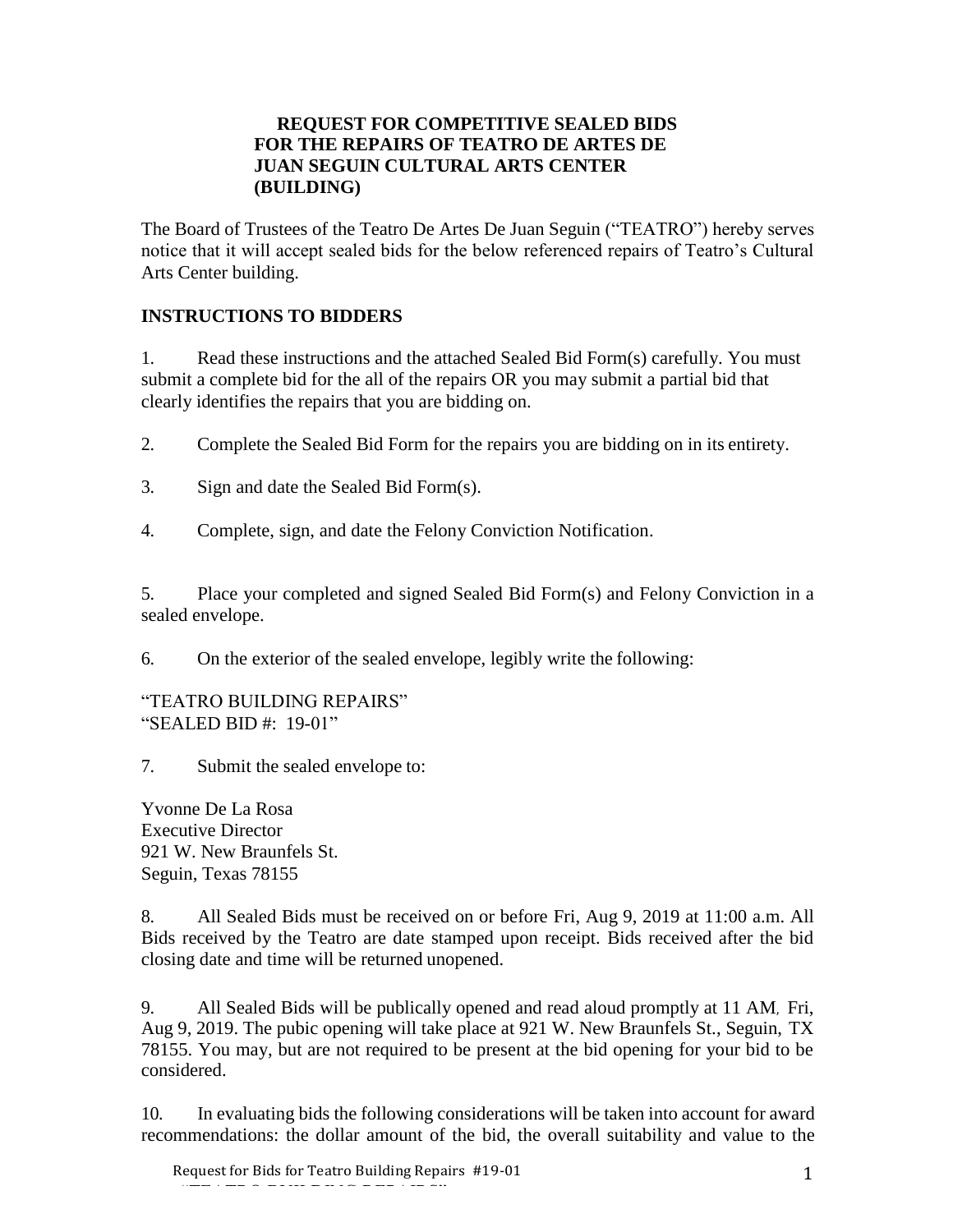Teatro, and the Bidder's history, reputation and ability to make the repairs. Teatro will take affirmative steps to award bids to minority owned and women owned businesses. The Teatro will not be limited to the above considerations or to the bid documents in evaluating any criteria except the dollar amount of the bid.

11. The Teatro reserves the right to cancel this offer, and rebid, or not bid, to waive any technicalities or irregularities, or to take any other action deemed by the Teatro to be in its best interests, without penalty at any time before the Board of Directors formally accepts a bid.

12. If at any time after the Board of Directors formally accepts a bid, the Bidder fails, in the sole judgment of the Teatro, to fulfill or abide by the terms, conditions, or specifications of this Bid Document or any applicable contract or Teatro policy, the Teatro reserves the right to cancel the repairs upon ten (10) days written notice without penalty to the Teatro.

13. In the event that any changes to this Bid Document occur subsequent to the mailing or other delivery of the original Bid Document, the changes or corrections to this Bid Invitation will be made by addendum. It is the Bidders responsibility to request and obtain any addenda that may pertain to this Bid Document.

14. Teatro repairs are conditioned on the approval of the Teatro Board of Directors. The Board of Directors reserves the right to accept or reject any and/or all proposals, bids and offers, and to waive any and all irregularities and formalities, and to award this bid or take any other action it determines to be in the best interest of the Teatro.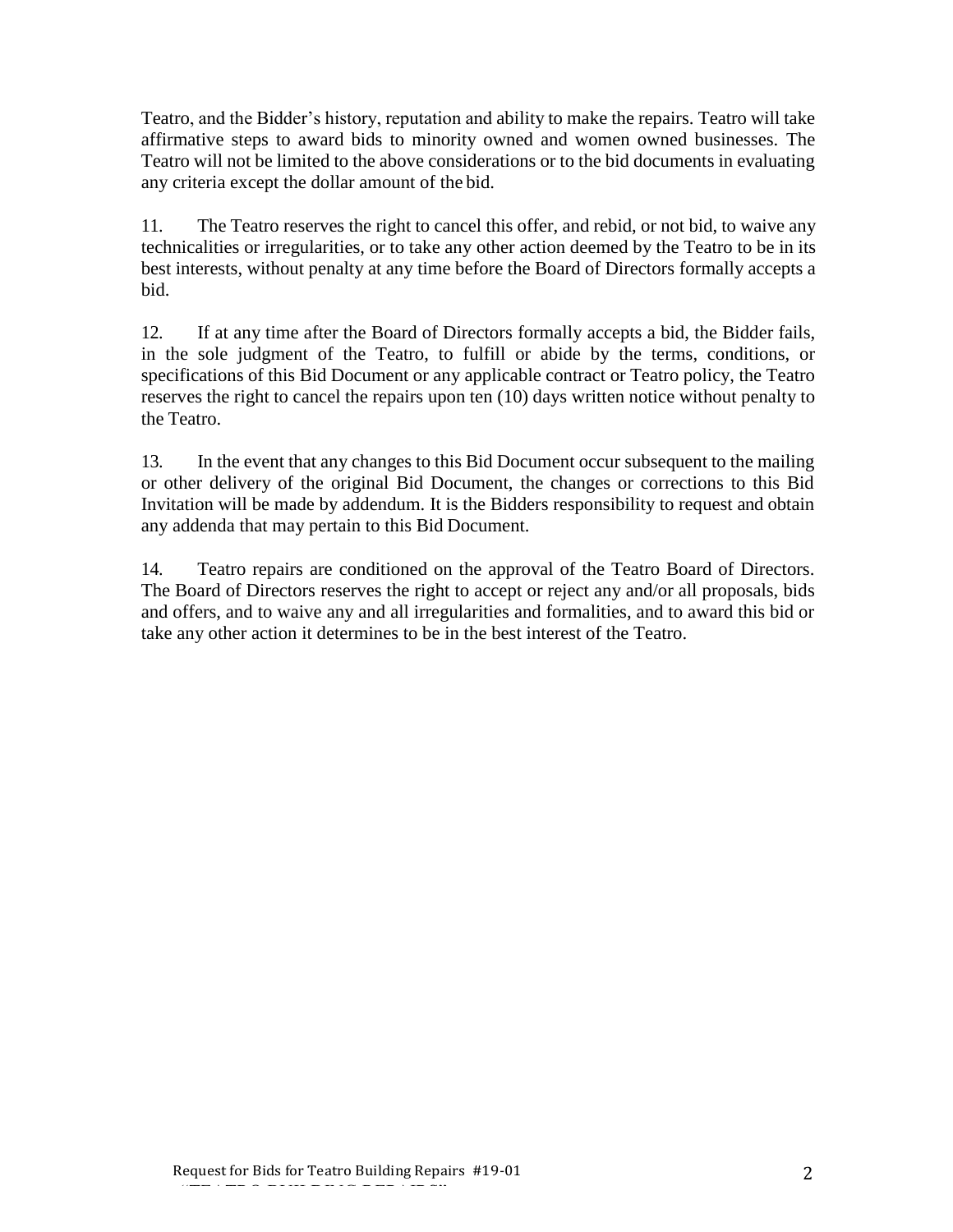# **GENERAL BID CONDITIONS**

1. Bidders may obtain complete sets of the Bid Documents by any of the following means:

- Teatro's website [www.teatrodeartes.org](http://www.teatrodeartes.org/) (front page)
- Teatro Program Coordinator
	- o Mail: 921 W. New Braunfels St, Seguin, Texas 78155
	- o Email: teatrodeartes@yahoo.com

2. Bidders shall use complete sets of Bid Documents in preparing Bids; the Teatro assumes no responsibility for any errors or misinterpretations which result from the use of incomplete sets of Bid Documents.

3. Bidders shall promptly notify the Teatro in writing via email of any omission, ambiguity, inconsistency or error which they may discover upon examination of the Bid Documents.

4. Bidders requiring a clarification or interpretation of the Bid Documents shall make a written request stating the precise question to be answered. Any such question must be received by the Teatro at the address stated above at least five (5) calendar days prior to the deadline for the submission of Bids. Email questions to: teatrodeartes@yahoo.com

5. Any interpretation, correction, or change of the Bid Documents will be made by written Addenda which will be available on the Teatro website, as well as, the Teatro Cultural Arts Center Office from which Bid Packages are obtained. Interpretations, corrections or changes of the Bid Documents made in any other manner will not be binding upon the Teatro, and Bidders shall not rely upon such interpretations, corrections or changes.

6. Prior to submitting a Bid, each Bidder shall ascertain that all issued Addenda have been obtained, and their receipt shall be acknowledged in the Bid. Each Bidder is also responsible for checking to determine whether any Addenda have been issued prior to the deadline for Bid submission.

7. No officer or employee of the Teatro shall have a financial interest, direct or indirect, in any contract with the Teatro, or shall be financially interested, directly or indirectly, in any proposed transaction, except on behalf of the Teatro as an officer or employee. Any willful violation of this section shall constitute malfeasance in office, and any officer or employee guilty thereof shall be subject to removal from his office or position. Any violation of this section, with the knowledge, express or implied, of the person, corporation or other legal entity bidding or contracting with the Teatro shall render any subsequent Bid accepted on the basis of any such Bid voidable by the Teatro.

8. The period between the deadline for submitting Bids through and including the Bid opening, evaluation, posting and consideration by the Teatro's Board of Directors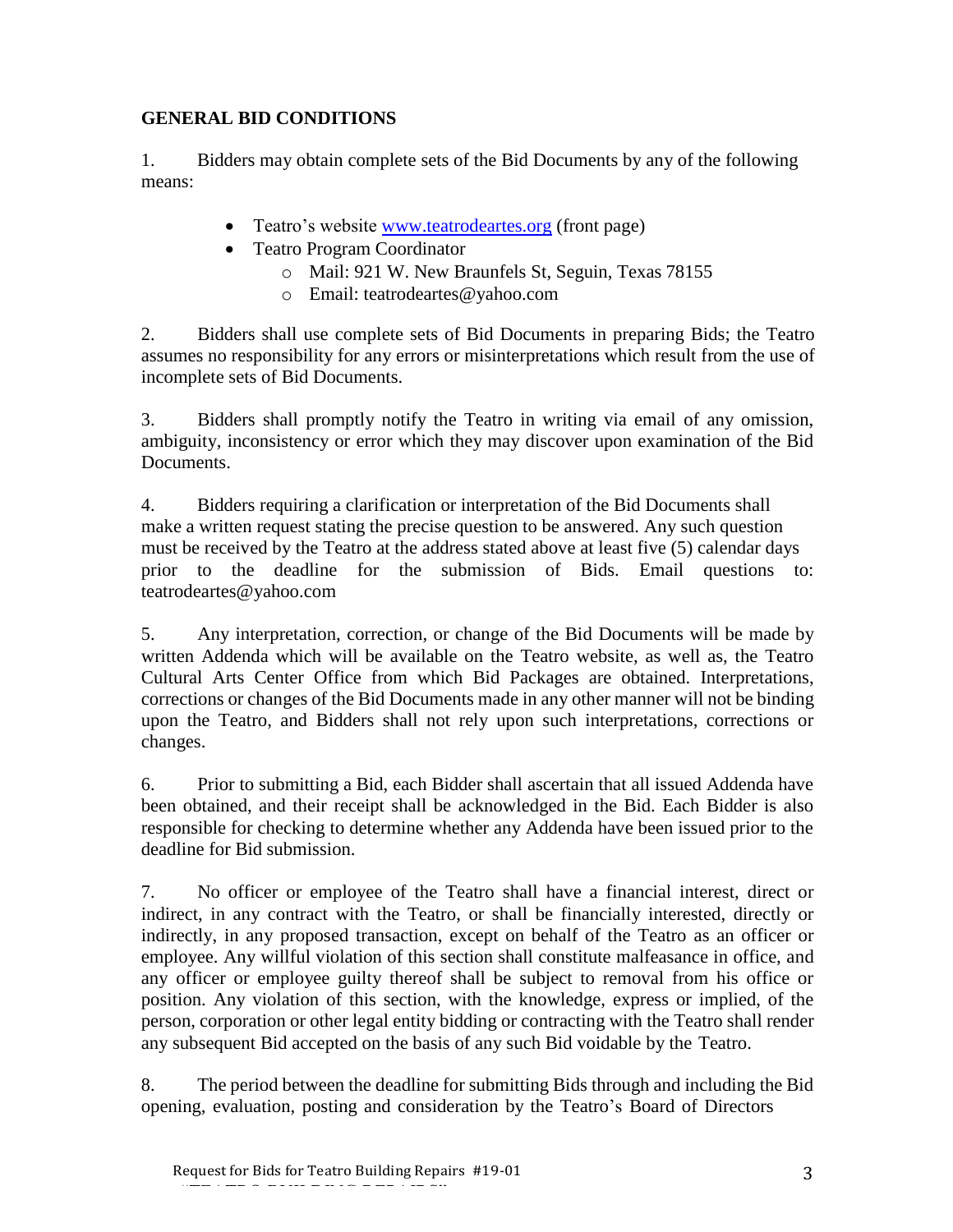shall be the period during which a Bid shall be an irrevocable firm offer by Bidder to repairs of Teatro's Cultural Arts Center on the terms specified in the Bid Documents. This period shall, in no event, exceed 60 days from the date of bid opening.

9. Bidder agrees, if the bid is accepted by the Teatro, to enter the Teatro's Cultural Arts Center Building Repairs Agreement/Contract within five (5) calendar days of written notice of acceptance of the bid by the Teatro. Bidder's failure to execute the Teatro's Cultural Arts Center Building Repairs Agreement within such five (5) day period is deemed a default by Bidder and the Teatro will have no obligation to such bidder.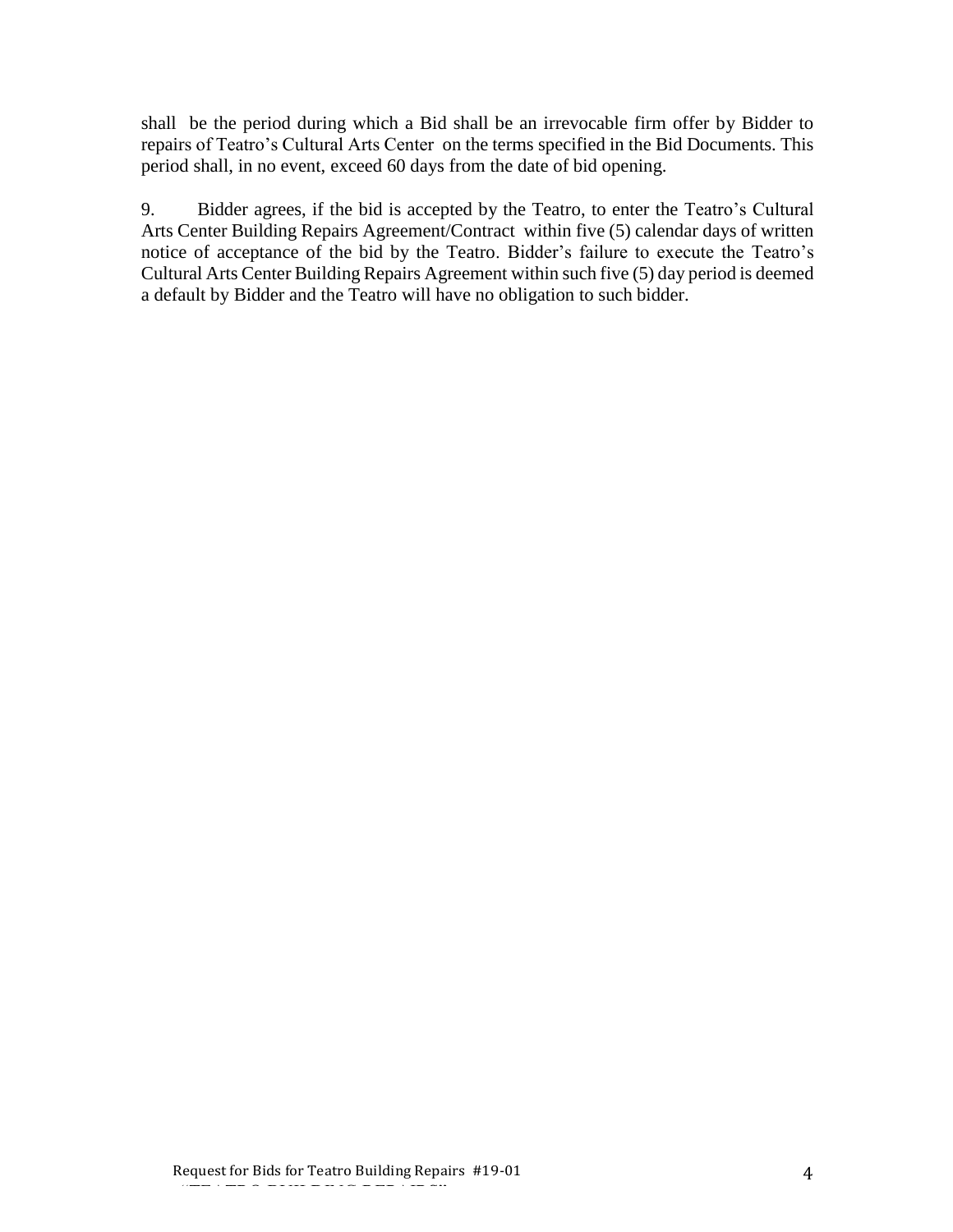## **TOUR OF TEATRO's CULTURAL ARTS CENTER AND PRE-BID CONFERENCE**

1. The Teatro will conduct a walk-through/tour of the building repairs for all interested bidders, who may be accompanied by engineers, architects, or other professionals, at Teatro De Artes De Juan Seguin Cultural Arts Center, 921 W. New Braunfels St. Seguin, Tx on Wed, July 31, 2019 at 11 AM.

2. A pre-bid conference will be held by the Teatro on Wed, July 31, 2019 following the walk-through/tour at 921 W. New Braunfels St, Seguin, TX 78155, to allow interested bidders to ask questions about the Repairs. All interested Bidders are invited to attend.

THE REMAINDER OF THIS PAGE IS INTENTIONALLY LEFT BLANK.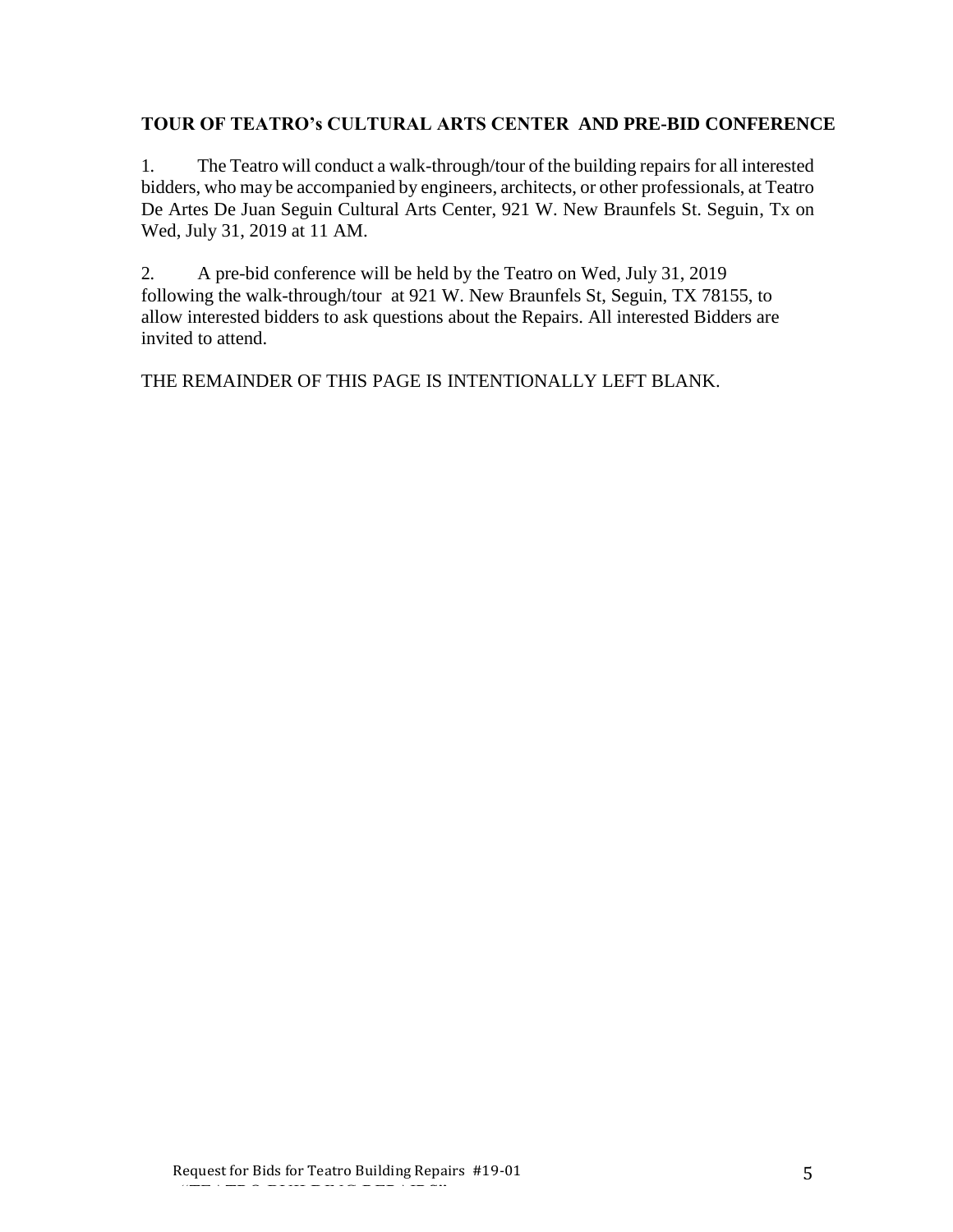## **REPRESENTATIONS AND WARRANTIES BY BIDDER TO THE TEATRO**

At the time of submission of its Bid, Bidder shall be deemed to have made the following representations and warranties to the TEATRO:

1. There are no impediments to Bidder's ability to perform the obligations required of Bidder by its Bid, including but not limited to legal constraints or obligations to third parties.

2. Persons signing the Bid on behalf of Bidder are authorized to act on behalf and in the name of Bidder, and that by affixing their signature thereto they will legally bind Bidder.

3. Gratuities, in the form of entertainment, gifts, personal or political favors, or otherwise have not been offered or given by Bidder, its employees, officers, representatives or agents, to representatives or employees of the Teatro, where such gratuity was offered or given with the intent to: secure any Bid award, or any other favorable treatment or consideration, or affect the public auction process which preceded said award; obtain any amendment thereto; or obtain or influence the making of any determination.

5. To the best of Bidder's knowledge and that of its employees, agents and representatives, no officer or employee of the Teatro has any financial interest, direct or indirect, in the sale and transfer of any of the Property by the Teatro to Bidder. The existence of such interest within the knowledge of Bidder or its officers, agents, representatives or employees, expressed or implied, shall be grounds for voiding of the acceptance of a Bid bit its Board of Trustees at the Teatro's sole discretion.

6. Bidder is solvent and no claim of any character or nature exists or is anticipated which would change the solvent status of Bidder. Bidder has, or will have at the time of closing of the sale, the financial ability to perform its obligations under theBid.

THE REMAINDER OF THIS PAGE IS INTENTIONALLY LEFT BLANK.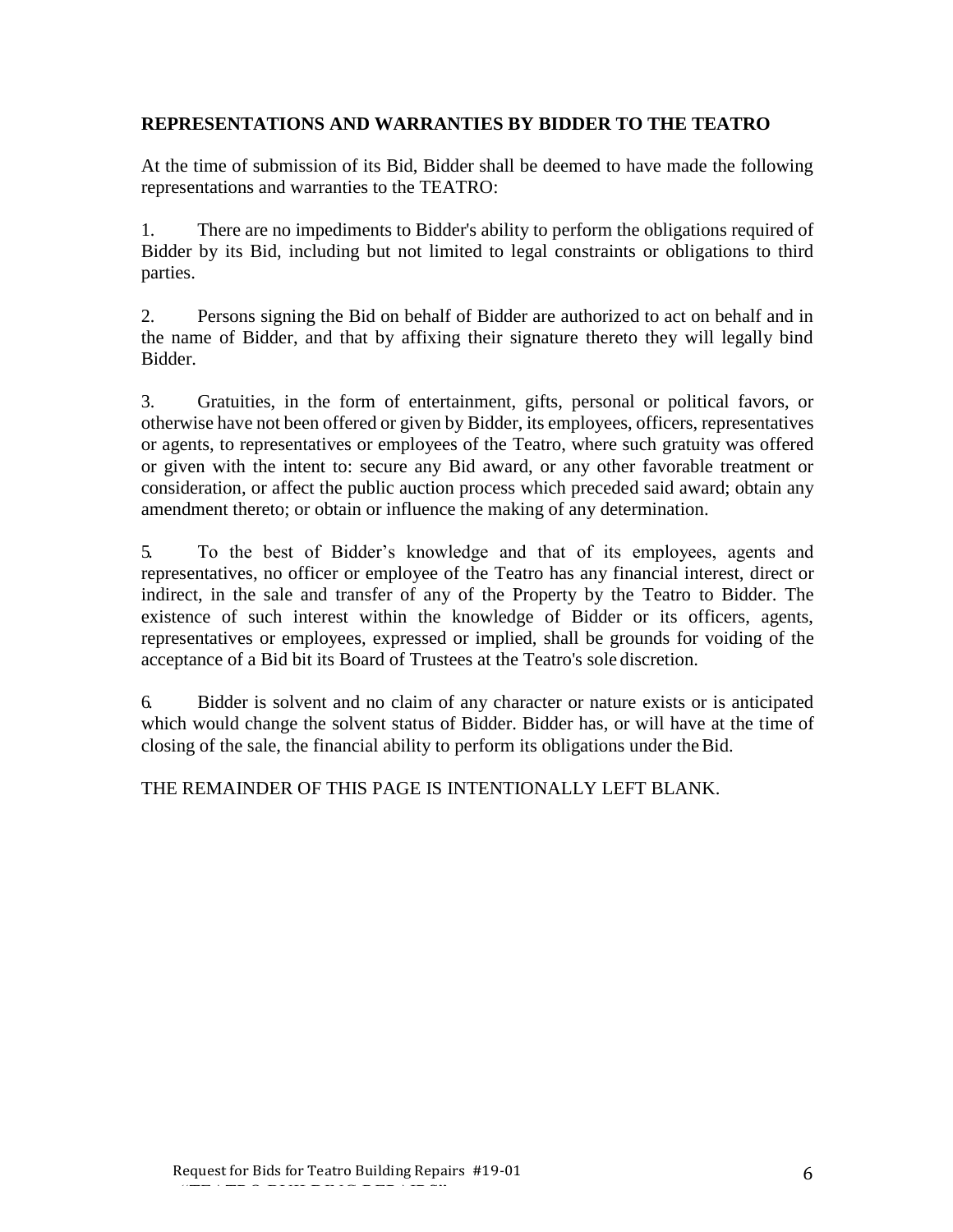## **SEALED BID FORM**

Teatro Cultural Arts Center Scope of Work: Attached, you will find the list of repairs as approved by FEMA.

Full legal name of Person, Company, Partnership or Sole Proprietorship bidding:

State of Incorporation or Principal Place of Business:

Name, address, phone number, fax number and email address (if available) of the contact person for the Bidder, who is authorized to represent the Bidder in connection with the Bid Documents, and to whom notices shall be delivered:

| <b>Printed Name</b>  | Title (if any)            |
|----------------------|---------------------------|
| <b>Address</b>       | <b>Email Address</b>      |
| City, State Zip Code | <b>Business Telephone</b> |

Fax Number Cell Telephone

If Bidder is a corporation or other entity, Bidder has attached a corporate resolution, partnership agreement or other appropriate documents evidencing (1) the authority of the entity to make this Bid, and (2) the authority of the person(s) signing on behalf the entity, and the contact person, designated above, to act on behalf of the entity.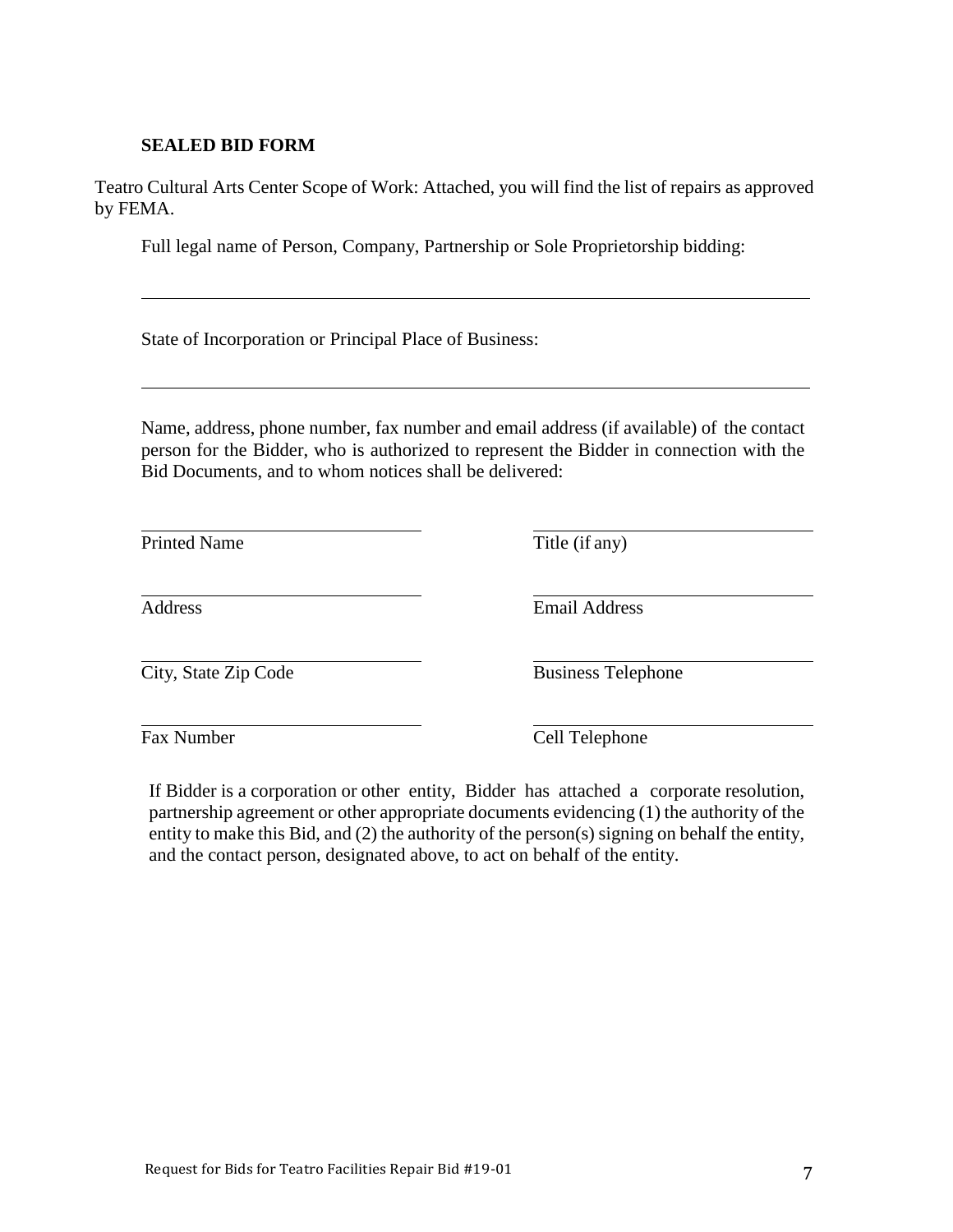# Bid Amount, for the complete "TEATRO BUILDING REPAIRS":

 $\mathcal{S}$ 

(Dollars)

Enter amount of bid numerically (in numbers) and alphabetically (fully written). In the event of ambiguity or illegibility, the Teatro reserves the right to reject thebid.

The Bidder hereby acknowledges receipt of all Addenda issued by the Teatro, if any, subsequent to the issuance of the Bid Package.

In submitting this Bid, Bidder certifies that:

a. This Bid constitutes a firm offer for "TEATRO BUILDING REPAIRS" on the terms stated in the Bid Documents, and Bidder understands that said offer shall be irrevocable for the duration of the period specified in Article VI of the Bid Instructions following the deadline for the submission of Bids.

b. The undersigned is authorized to bind the Bidder.

c. The "TEATRO BUILDING REPAIRS" stated in this Bid has been arrived at independently by the Bidder. The Bidder has engaged in no consultation, communication or agreement with any competitor regarding said price, or any matter relating to such price, the purpose of which is to restrict competition.

d. The Bidder complies, or agrees to comply, with all requirements set forth in the Bid Documents.

e. The Bidder understands that this Bid will entitle it to be considered as a potential Bidder of the "TEATRO BUILDING REPAIRS" from the Teatro subject to the terms and conditions of the Bid Documents and that the Teatro will determine, in its sole discretion, whether to accept all, part or none of Bidder's bid.

If this Bid is accepted, the Bidder agrees to fully comply with the Bid.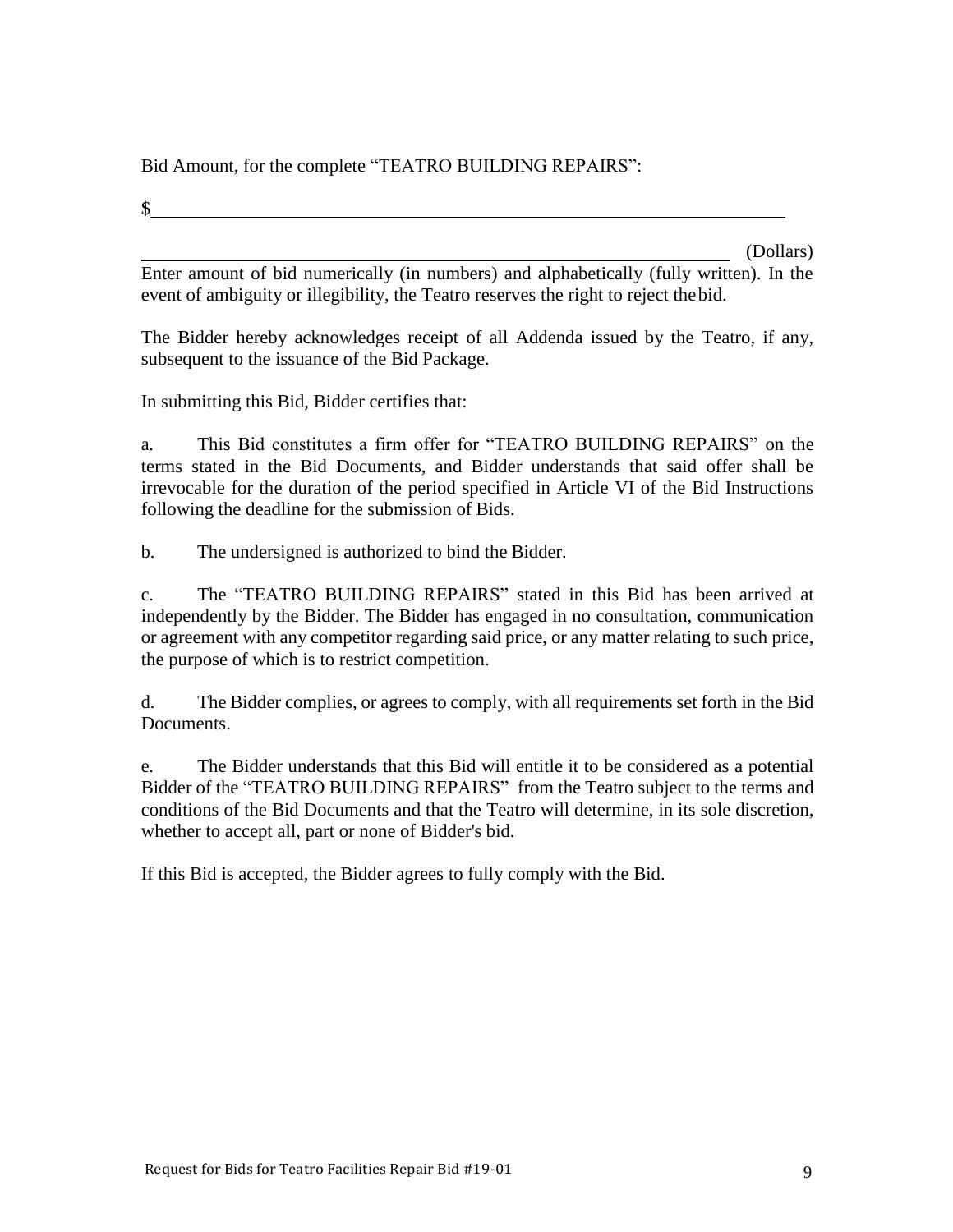The Bid Documents are incorporated herein by reference and made a part hereof for all purposes.

**Signature** 

Printed Name Title (if any)

Address Email Address

City, State Zip Code Business Telephone

Fax Number Cell Telephone